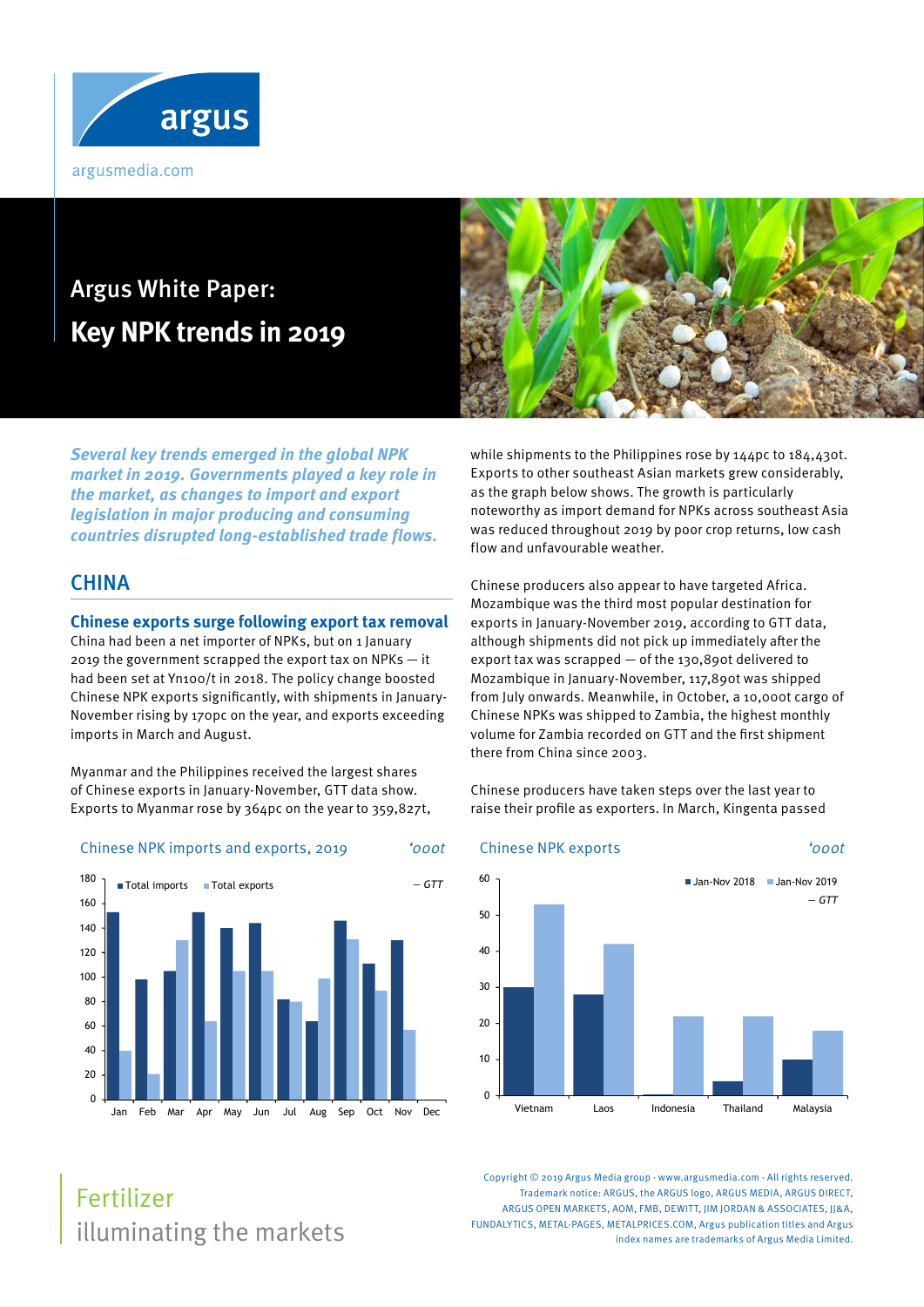the prequalification stage in the Kenya Tea Development Agency's (KTDA) tender to buy 88,655t of 26-5-5, having failed to prequalify in 2018, when KTDA was not familiar with Kingenta's product.

#### UKRAINE

#### **Supply diversifies following ban on Russian fertilizer imports**

On 1 July 2019, the Ukrainian government banned all fertilizer imports from Russia. Although the ban was preceded by various sanctions and duties that reduced Russian producers' share of Ukrainian NPK imports, the import ban represented the loss of what had been Russia's largest NPK export market and Ukraine's largest supplier. Russia accounted for 72pc of Ukrainian NPK imports in 2014-18, while Ukraine accounted for 19pc of Russian NPK exports, the highest percentage for a single country, GTT data show.

Although flows from Russia did not stop entirely after 1 July  $-$  pre-sold NPKs were allowed into the country after the ban  $$ imports fell by 94pc on the year in July-November to 26,316t, latest customs data show. The supply gap prompted an



Ukrainian NPK imports, Jan-Nov 2019 '000t



influx of new product. Ukraine imported 31,387t of Moroccan 15-15-15 in August- September, as OCP entered the market. And Nippon Jordan Fertilizer delivered 14,400t of 10-26-26 to Ukraine in September — Ukraine's first Jordanian NPK receipts. Bulgarian producer Agropolychim also made its Ukrainian market debut, shipping 7,820t of 15-40-10+2S to the country in July-November. And the first Greek NPKs arrived in Ukraine, too, with 7,310t imported from Hellagrolip in July-November.

Other producers that were present in Ukraine before the ban, but very much in the shadow of Russian firms, saw big increases in their exports to the country. Imports of Yara product rose by 299pc on the year in July-November to 81,353t, customs data show, while imports from Serbian producer Elixir increased by 68pc to 24,658t. Romania's Azomures first shipped NPKs to Ukraine in April 2019, and of the 23,388t received from Azomures since then, 16,549t was delivered after 1 July, customs data show.

Despite these increases, monthly imports fell on the year each month in July-November. And just as Ukrainian importers failed to replace Russian supply, Russian producers failed to entirely replace Ukrainian demand.

Russian NPK exports fell by 5pc year on year in January-November to 5mn t. The impact of a 48pc drop in exports to Ukraine was mitigated by a 21pc rise in exports to China, which is now Russia's largest export market, but shipments to other regions in January-November were relatively stable.



Producers' attempts to replace Ukrainian demand have pushed them to focus on other markets. In mid-November, it emerged that Phosagro will supply Benin's Interprofessional Cotton Association (AIC) with 180,000t of 14-18-18+6S+1B and 25,000t of 13-17-17+6S+0.5B+1.5Zn. These are the first significant consignments of Russian product to be shipped to Africa. And in late October, Phosagro announced plans to open a trading office in South Africa, increasing its potential to disrupt OCP's dominance of the continent.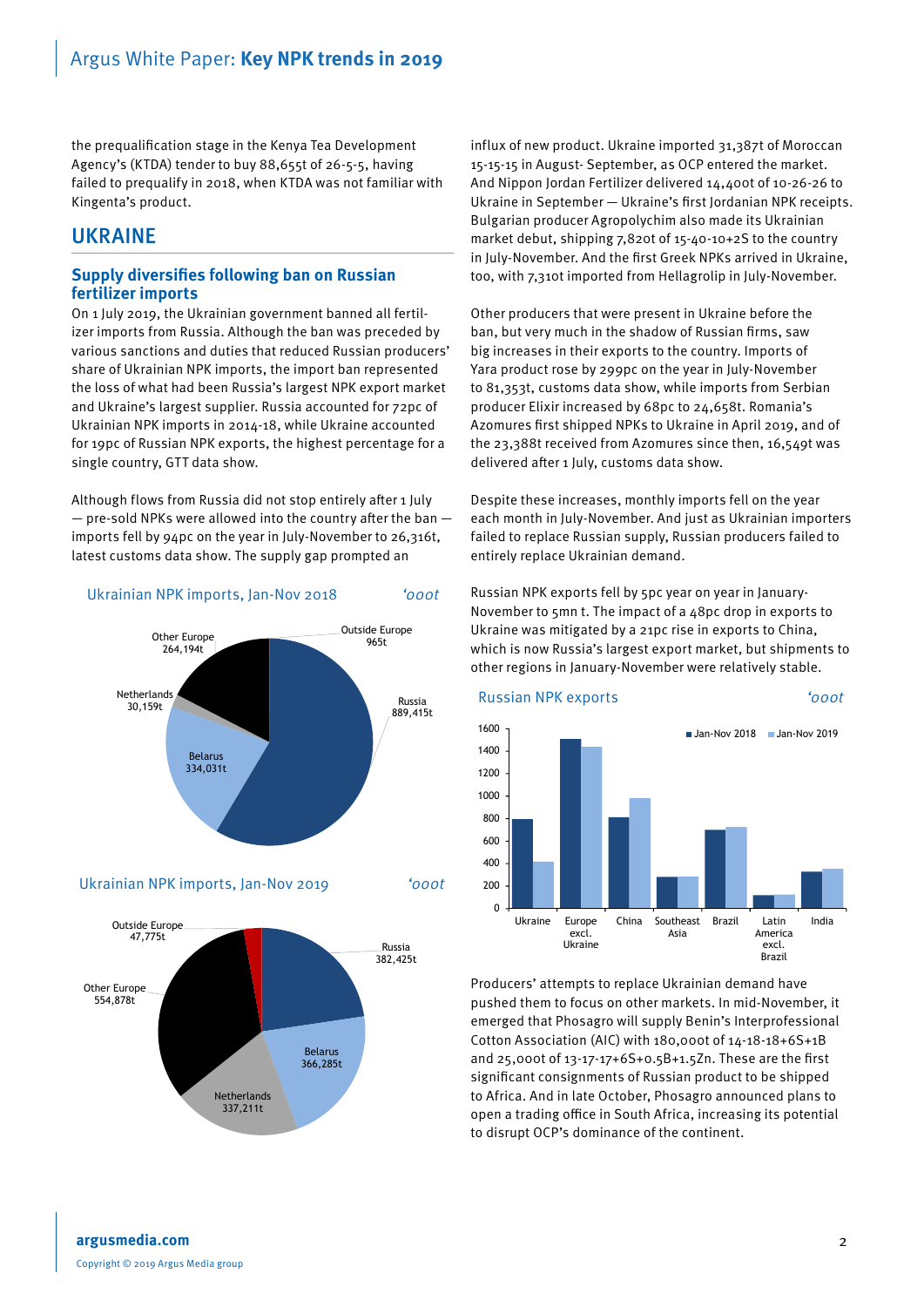## **NIGERIA**

#### **Nigerian NPK import ban removes a key outlet for OCP**

In December 2018, the Central Bank of Nigeria (CBN) announced that it was cutting foreign currency access for finished imported NPK products. The action was requested by the Fertilizer Producers and Suppliers Association of Nigeria (Fepsan), which argued that it would save on foreign exchange reserves, protect domestic producers and encourage the use of more soil-specific fertilizers.

Nigeria imported 351,821t of NPKs in 2018, AFO data show. The bulk of this was supplied by OCP, with Moroccan NPK exports to Nigeria in 2018 totalling 294,774t — the largest volume exported to a single country by Morocco, GTT data show.

OCP has been unable to entirely offset the loss of Nigerian demand — Moroccan NPK exports in January-October 2019 fell by 23pc year on year, GTT data show. Exports to Benin, which received the highest share of Moroccan NPKs in January-September, were little changed on the same period of 2018, totalling 218,163t, compared with 217,130t. Shipments to other major African markets fell, with exports to Ivory Coast falling by 5pc to 78,823t, exports to Angola fell by 37pc to 34,906t and exports to Ghana were down by 84pc, at 8,604t.

With insufficient demand in Africa to replace Nigerian imports, the ban forced OCP to seek new markets. Moroccan exports to Europe in January-October increased by almost 600pc year on year.

In Europe, Spain received the largest volume of Moroccan NPKs in January-October, with shipments to the country rising by 192pc to 54,383t.

Ukraine was another key European growth market for OCP, with Moroccan exports there in January-October totalling 41,081t. This reflects the producer's success in capitalising on the Ukrainian government's import ban on Russian fertilizers — OCP had never exported NPKs to Ukraine before July 2019.

Outside Europe, exports to Uruguay rose by 86pc on the year to 35,515t in January-September.



## BRAZIL AND INDIA

#### **Emerging markets a key focus**

Demand from emerging markets continues to increase, as both Brazil and India imported record volumes of NPKs.

Brazil imported 1.3mn t of NPKs in January-November 2019, latest GTT data show, surpassing the 1.2mn t imported in all of 2018.

Indian importers have purchased 749,918t of NPKs so far in the 2019-20 fertilizer year (starting in April and including some arrivals in January), according to Argus data, exceeding the 651,515t that arrived at Indian ports in the 2018-19 fertilizer year. The higher demand is attributed to a healthy monsoon that encouraged importers to diversify supply.

Among the record total were the first imports from South Korea since 2012. South Korean trading firm Samsung delivered 27,500t of 12-32-16 to India in September, after winning Indian importer NFL's 19 August purchase tender for 25,000t of the grade. Samsung sourced the fertilizer from South Korean producer Namhae.

Southern India-based fertilizer producer FACT imported 16-16- 16 for the first time, buying 27,000t of Russian product from trading company Swiss Singapore in May. FACT then issued its first tender for 17-17-17 in late June, but the tender was scrapped after attracting just one bid.